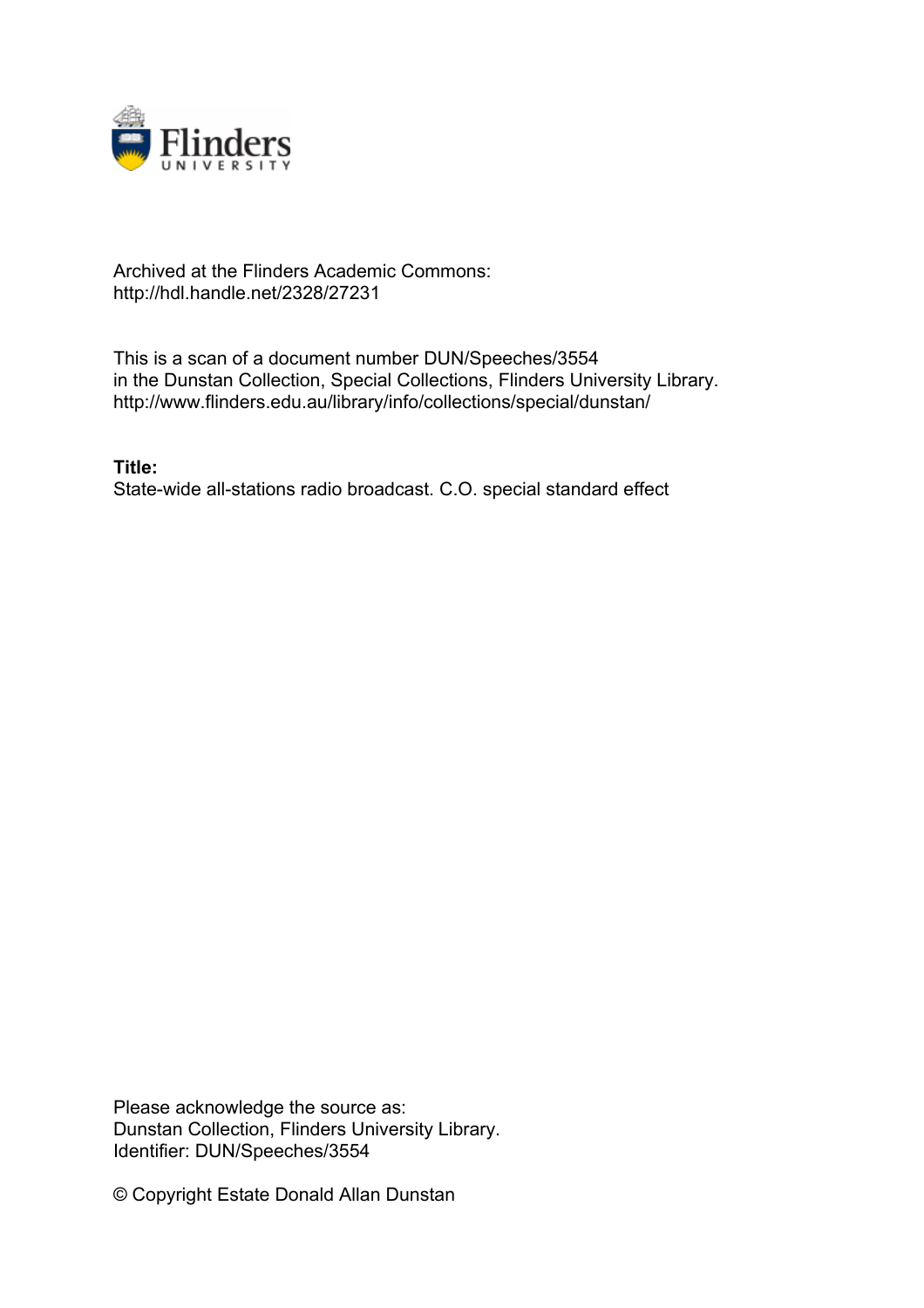### C.O. SPECIAL STANDARD EFFECT

- ANN: This is a State-wide all-stations radio broadcast by Don Dunstan, on behalf of the Australian Labor Party.
- DON: Good evening. On the basis of statements made by the LCL Government and the Speaker in the House of Assembly, Mr. Stott, South Australians can now expect a general election within six weeks.

"It's about time" you will say, remembering that the Government is there with only 42% of last election's vote. And the Labor Party agrees.

But the thing that interests most people at the moment is why the LCL Government has chosen to go to the polls just now - just before the end of the financial year? After all, their term of office does not finish until March, 1971. There have been many opportunities in the past when they could have called an election, just as there would have been between June this year and March next year.

The LCL's reason for calling an election is certainly not water, no matter how much tub-thumping they do about that important issue. They are completely confused about Labor's stand on water. They either don't understand or haven't heard - that Labor agrees that Dartmouth will have to be built first. They have missed - or have not understood - that the essence of our stand is that in the building of Dartmouth first South Australia shouldn't lose its right to Chowilla later. The agreement the LCL Government wants Parliament to ratify would do just that. However, in the past few days it has become clear just why the LCL wants an election now. The reason is that Australia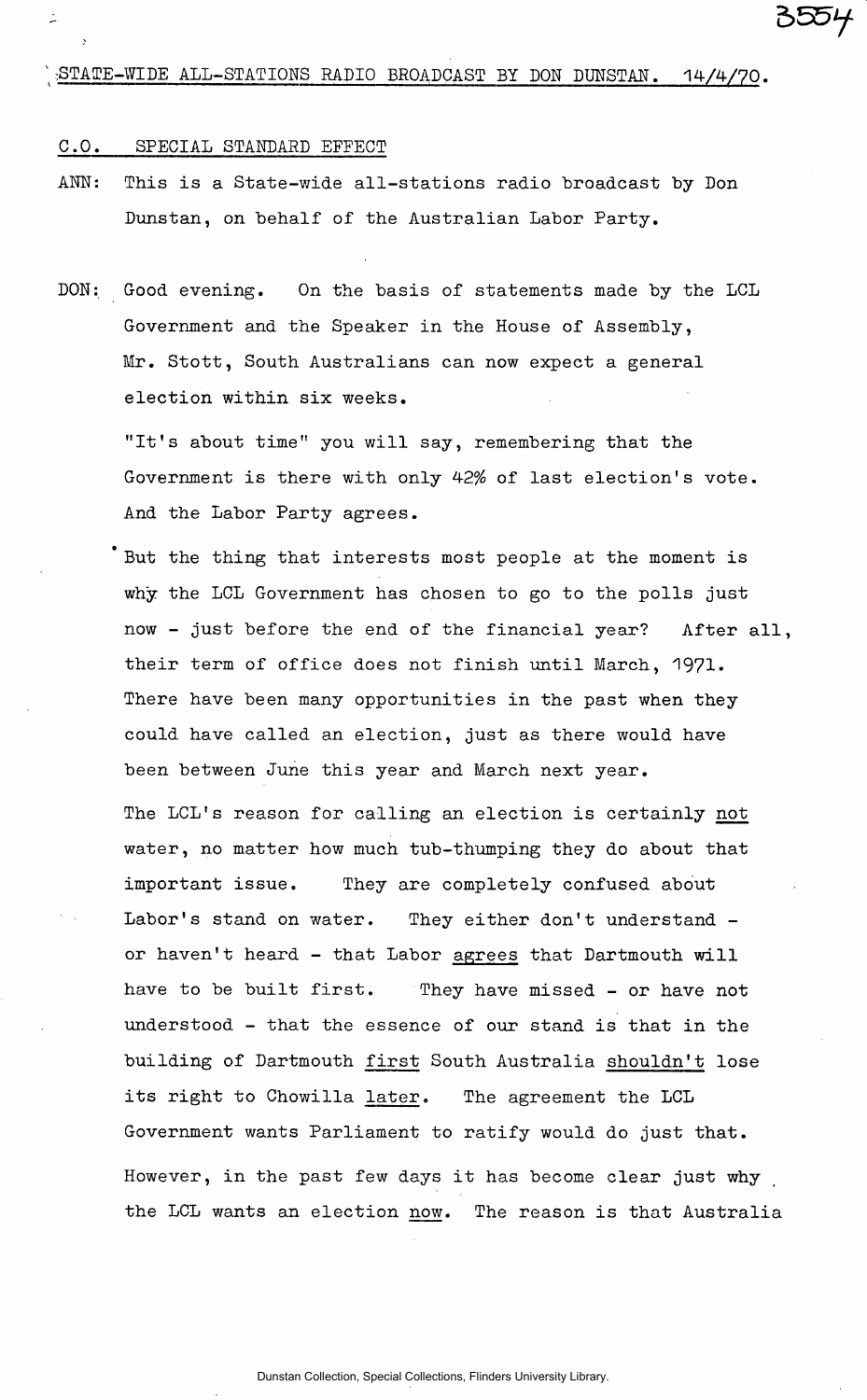is now at the beginning of a Nation-wide economic down-turn. All the signs are there. The authoritative Canberra journal, Jobson's Investment Digest, which is well-known for calling a spade a spade, has already called the situation a "Gorton Credit Squeeze". Mr. Gorton has no doubt told the Government that the writing's again on the wall for South Australia's consumer industries. The LCL Government would like to go to the polls before all its broken promises for action and before its industrial and economic mismanagement is seen starkly outlined against a black employment situation. The Federal Treasurer, Mr. Bury, has recently called the economy "Menacing". And the menace is particularly directed at South Australia. The LCL Government in the past two and a half years has done absolutely nothing to diversify our industrial base. 71% of our industrial production is still tied to interstate markets for sales of cars, refrigerators and similar consumer goods. When people in the Eastern States stop buying such goods, South Australia feels the pinch hard. The Government knows its failures. It knows it has failed to diversify and protect South Australian employment from stop-go economic policies. It knows it has failed to solve the crises in our rural industries where farmers are now forced to reduce production because of quotas, imposed solely because Liberal Governments everywhere have been unable to solve the problems of over production, even though half the world is starving. It knows that by March next year, when the election would normally be held, many farmers, unable to meet their commitments, will have been forced off the land. And the Government knows that these farmers, traditional LCL supporters, will not stand for such Government failure - just as city workers will not support a Government that is so inept at industrial planning.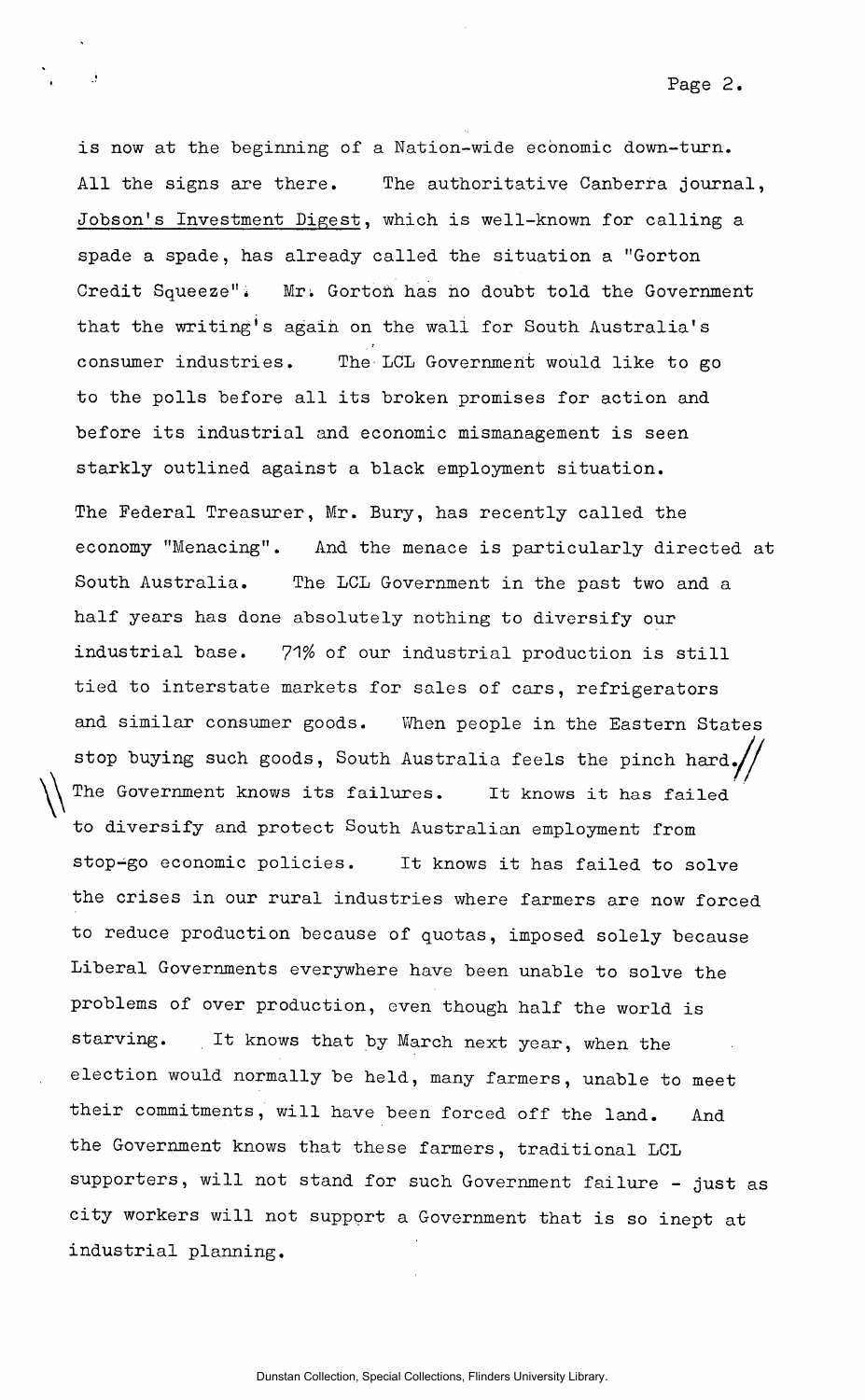There are a hundred other areas in which the LCL Government knows it has been completely lack-lustre during its term in office. Look at MATS, at State Taxes, at Education, to mention only three. Total failures. And so it believes that by tub-thumping over water it will disguise these issues. Well, the fact is it won't be able to. Nor will it be able to disguise the real issue over the dams - which is that in asking Parliament to ratify the new Murray Waters Agreement, it is selling-out South Australia's legal rights to Chowilla which we gained when we gave water-rights to New South Wales' and Victoria's Snowy Mountains Scheme.

As I have said before, the Labor Party knows that the next dam on the Murray will have to be at Dartmouth. Labor supports upper-river storages if they can benefit the whole system. But present computer studies indicate that a Dam at Chowilla could offer important advantages to South Australia in water quantity and quality. The computer graphs clearly, very clearly, show that - despite what the Government untruthfully claims. There would be a smoothing out of salinity with a Dam at Chowilla and we would have water on our doorstep. Labor will not stand by idly while the Government sells our legal rights to such a dam, giving Mr. Gorton, Mr. Askin or Sir Henry Bolte the ability to veto it in the future. The Government believes that we should do this in exchange for an increased water "entitlement" - but what use is an increased water "entitlement" if no water is available in a dry year? It's a shallow game they're playing designed to confuse the real economic and social issues and their inadequate performance for two and a half years.

Well, it's not a game the Labor Party will play. In this coming election Labor will be asking South Australians to support it because Labor intends to give you the kind of Government you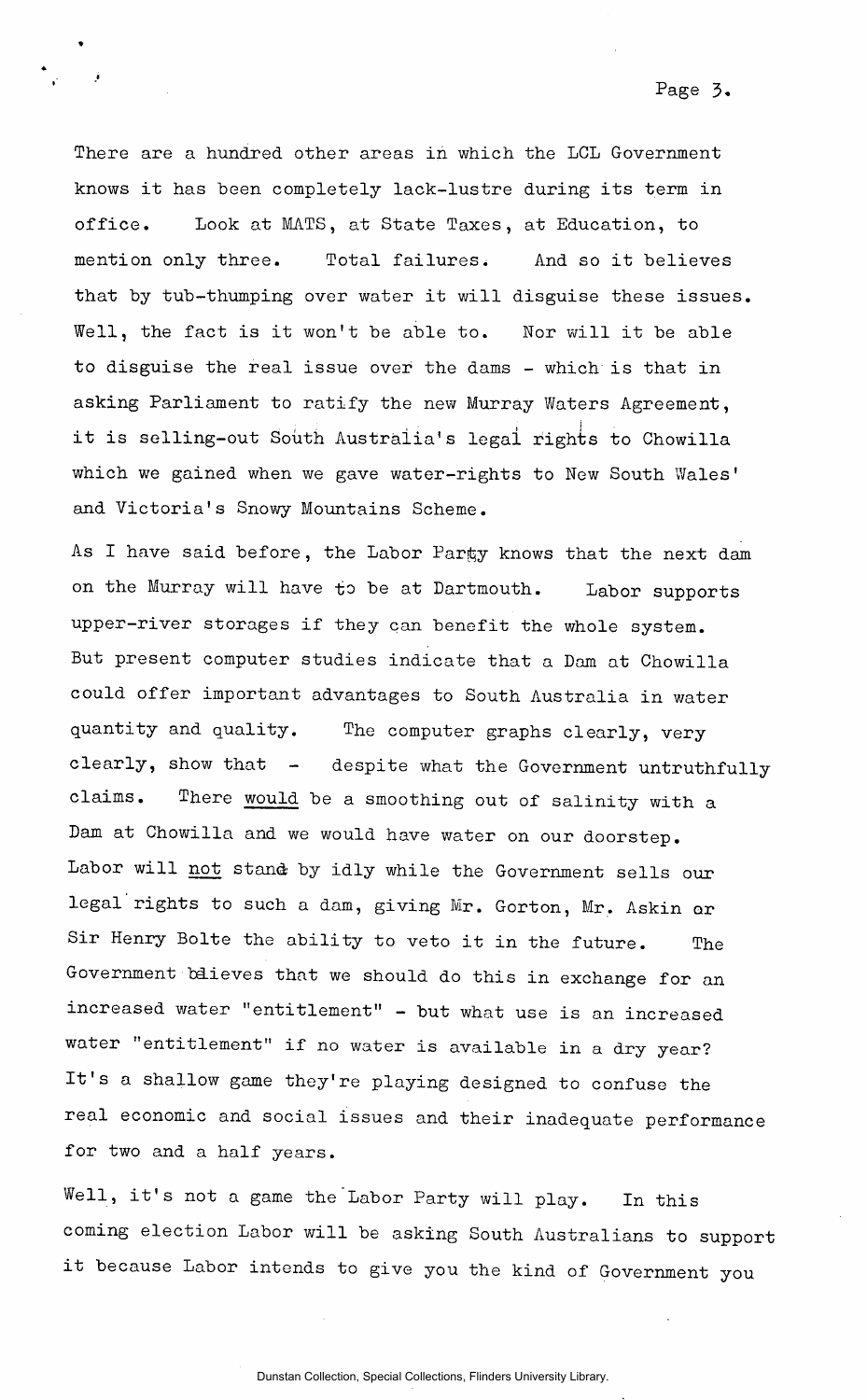want - one which guarantees an adequate and clean water supply one which does diversify industry and bring economic security one which will come to grips with the problems facing the man on the land - one which will give your children first-class education. A Labor Government will provide modern social services - imaginative town and country planning - complete consumer protection - effective pollution and environment control.

The Labor Party intends that South Australia will be the lead State again. South Australia will set the pace for the 'seventies. It'll be a matter of living better with Labor for everyone in South Australia.

GOOD NIGHT.

ANN: You have been listening to a State-wide all-stations radio broadcast written and spoken by Don Dunstan, Parliament House, Melaide, on behalf of the Australian Labor Party.

C.O. EFFECT.

»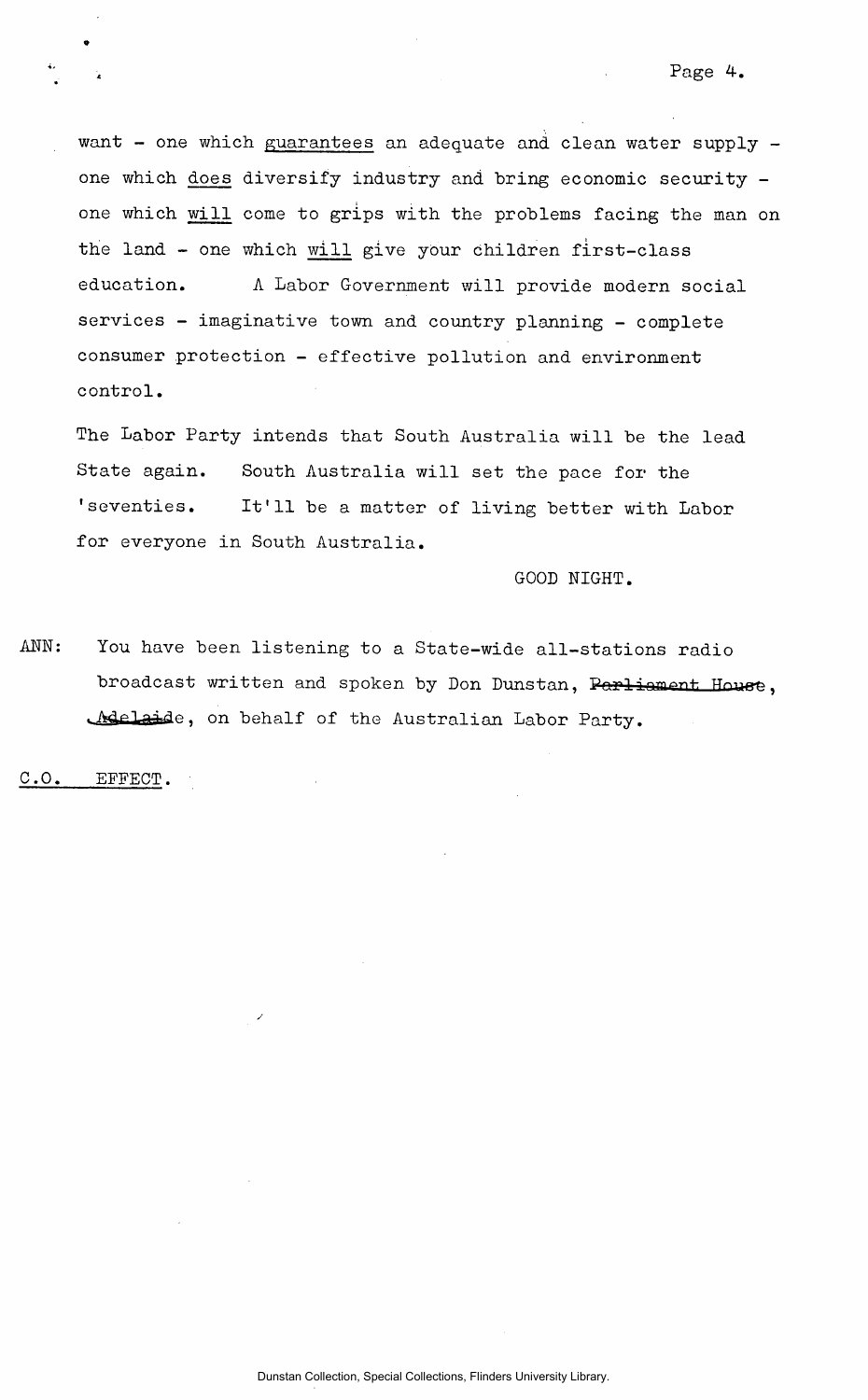# STATE-WIDE ALL-STATIONS RADIO BROADCAST BY DON DUNSTAN. 14/4/70.

*5S5H-*

#### C.O. SPECIAL STANDARD EFFECT

ANN: This is a State-wide all-stations radio broadcast by Don Dunstan, on behalf of the Australian Labor Party.

Dunstan, on behalf of the Australian Labor Party.

DON: Good evening. On the basis of statements made by the LCL Government and the Speaker in the House of Assembly, Mr. Stott, South Australians can now expect a general election within six weeks.

"It's about time" you will say, remembering that the Government is there with only 42% of last election's vote. And the Labor Party agrees.

But the thing that interests most people at the moment is why the LCL Government has chosen to go to the polls just now - just before the end of the financial year? After all, their term of office does not finish until March, 1971. There have been many opportunities in the past when they could have called an election, just as there would have been between June this year and March next year.

The LCL's reason for calling an election is certainly not water, no matter how much tub-thumping they do about that important issue. They are completely confused about Labor's stand on water. They either don't understand or haven't heard - that Labor agrees that Dartmouth will have to be built first. They have missed - or have not understood - that the essence of our stand is that in the building of Dartmouth first South Australia shouldn't lose its right to Chowilla later. The agreement the LCL Government wants Parliament to ratify would do just that. However, in the past few days it has become clear just why the LCL wants an election now. The reason is that Australia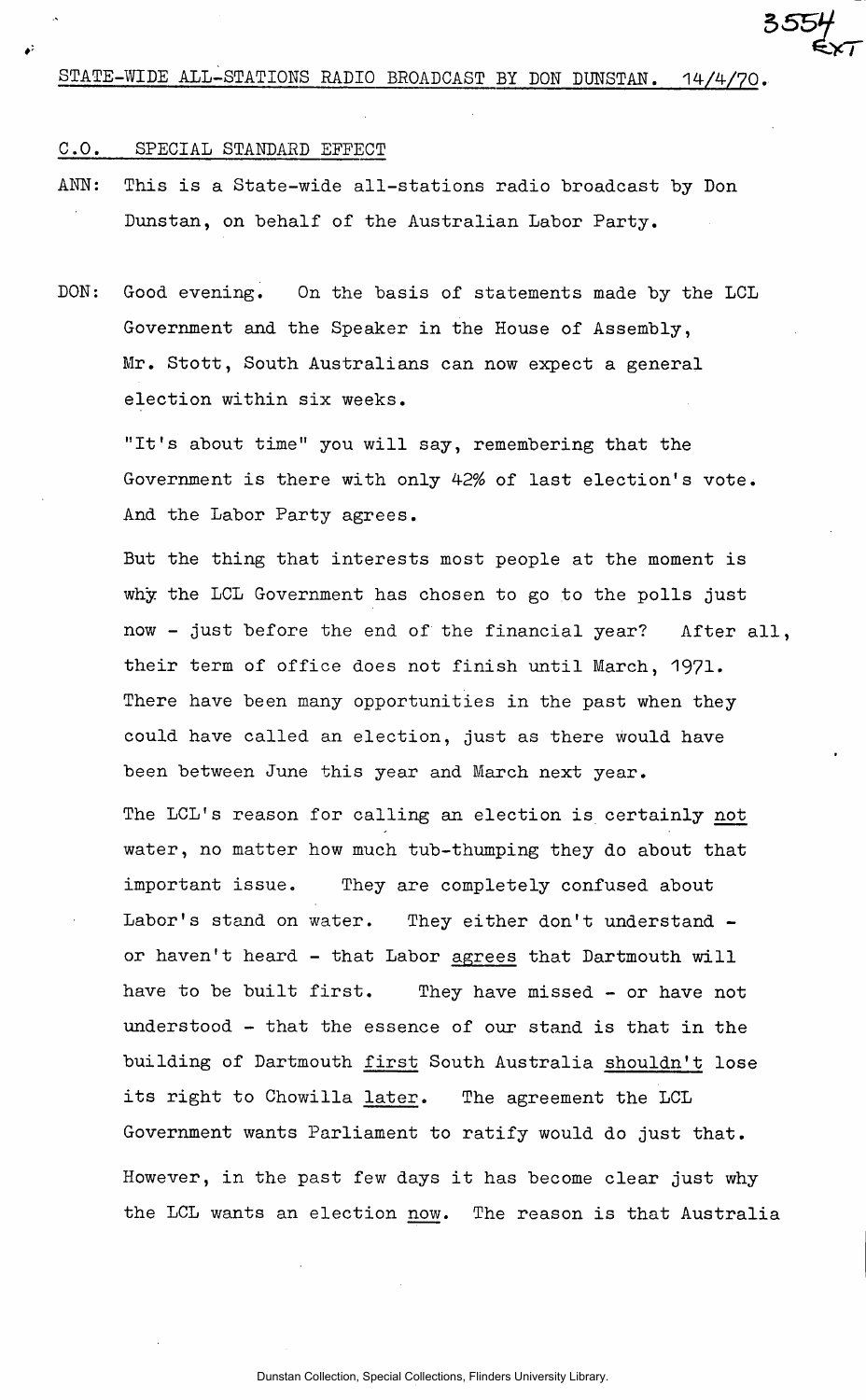is now at the beginning of a Nation-wide economic down-turn. All the signs are there. The authoritative Canberra journal, Jobson's Investment Digest, which is well-known for calling a spade a spade, has already called the situation a "Gorton Credit Squeeze". Mr. Gorton has no doubt toid the Government that the writing's again on the wall for South Australia's consumer industries. The LCL Government would like to go to the polls before all its broken promises for action and before its industrial and economic mismanagement is seen starkly outlined against a black employment situation. The Federal Treasurer, Mr. Bury, has recently called the economy "Menacing". And the menace is particularly directed at South Australia. The LCL Government in the past two and a half years has done absolutely nothing to diversify our industrial base. 71% of our industrial production is still tied to interstate markets for sales of cars, refrigerators and similar consumer goods. When people in the Eastern States stop buying such goods, South Australia feels the pinch hard. The Government knows its failures. It knows it has failed to diversify and protect South Australian employment from stop-go economic policies. It knows it has failed to solve the crises in our rural industries where farmers are now forced to reduce production because of quotas, imposed solely because Liberal Governments everywhere have been unable to solve the problems of over production, even though half the world is starving. It knows that by March next year, when the election would normally be held, many farmers, unable to meet their commitments, will have been forced off the land. And the Government knows that these farmers, traditional LCL supporters, will not stand for such Government failure - just as city workers will not support a Government that is so inept at industrial planning.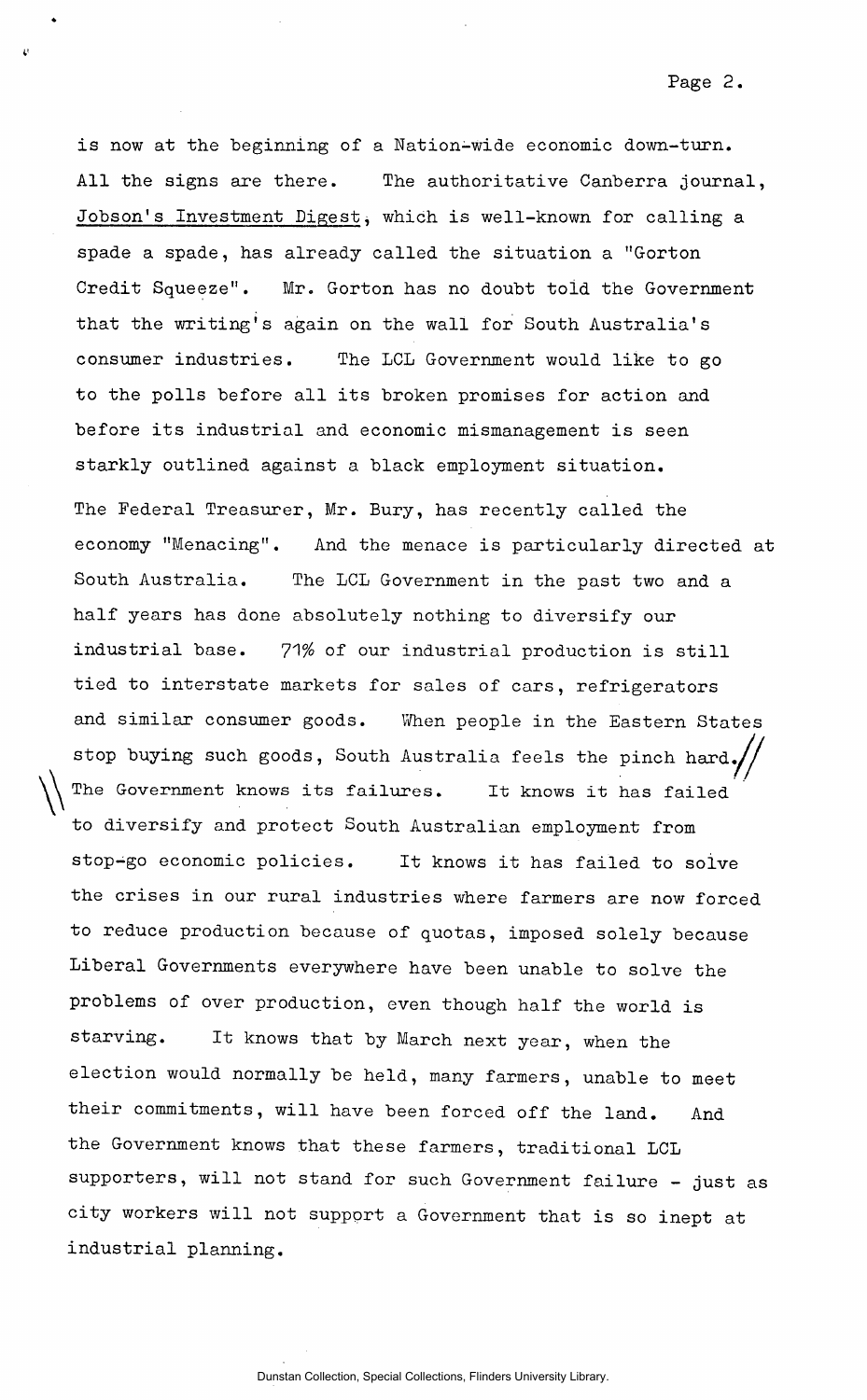There are a hundred other areas in which the LCL Government knows it has been completely lack-lustre during its term in office. Look at MATS, at State Taxes, at Education, to mention only three. Total failures. And so it believes that by tub-thumping over water it wili disguise these issues. Well, the fact is it won't be able to. Nor will it be able to disguise the real issue over the dams - which is that in asking Parliament to ratify the new Murray Waters Agreement, it is selling-out South Australia's legal rights to Chowilla which we gained when we gave water—rights to New South Wales' and Victoria's Snowy Mountains Scheme.

As I have said before, the Labor Party knows that the next dam on the Murray will have to be at Dartmouth. Labor supports upper-river storages if they can benefit the whole system. But present computer studies indicate that a Dam at Chowilla could offer important advantages to South Australia in water quantity and quality. The computer graphs clearly, very clearly, show that - despite what the Government untruthfully claims. There would be a smoothing out of salinity with a Dam at Chowilla and we would have water on our doorstep. Labor will not stand by idly while the Government sells our legal rights to such a dam, giving Mr. Gorton, Mr. Askin or Sir Henry Bolte the ability to veto it in the future. The Government believes that we should do this in exchange for an increased water "entitlement" - but what use is an increased water "entitlement" if no water is available in a dry year? It's a shallow game they're playing designed to confuse the real economic and social issues and their inadequate performance for two and a half years.

Well, it's not a game the Labor Party will play. In this coming election Labor will be asking South Australians to support it because Labor intends to give you the kind of Government you